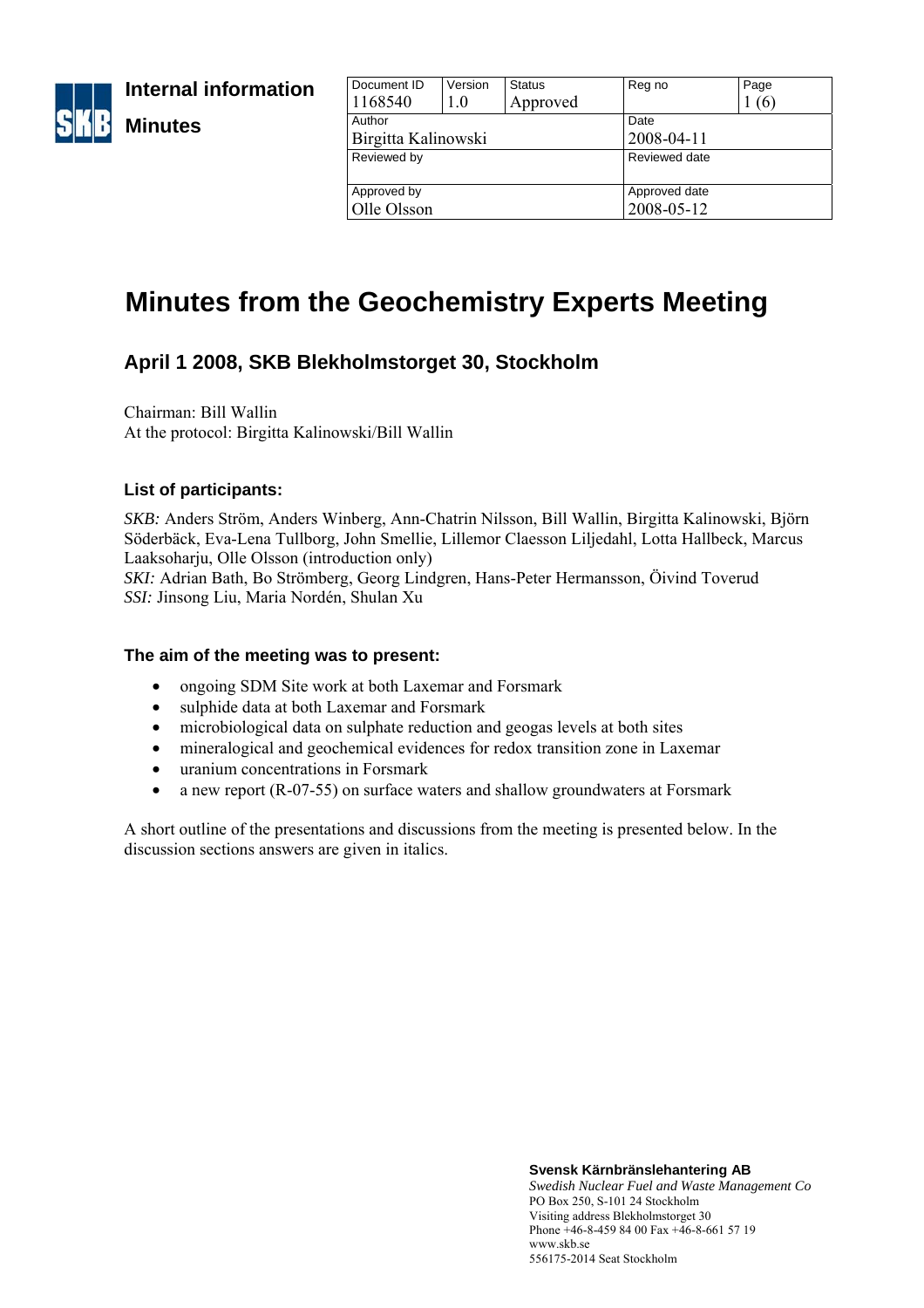#### **Marcus Laaksoharju,** ChemNet

#### *Summary of presentation*

SDM Site work:

- Data acquisition and compilation based on data freeze 2.3 including extended DF data from Forsmark (Oct 2007) and Laxemar (Nov 2007).
- Groundwater composition at repository depth at both sites, but especially Laxemar
- Spatial variability of groundwater composition relevant to calibration of flow/transport models, including isotopic data.

The total number of samples for Forsmark 2.3, category 1-3: 44 (+22 category 4 and 107 category 5) and for Laxemar 2.3, category 1-3: 65 (+48 category 4 and 322 category 5)

Forsmark: Groundwater composition to an elevation -150 m is most likely of meteoric origin. Iron reducing bacteria (IRB) activity seems to be dominant as the amount of dissolved  $Fe^{2+}$  is high.

Important sulphate reducing bacteria (SRB) activity is found. At repository depth (200-600 m) there are indications of Littorina water input. Dissolved  $Fe^{2+}$  content, in lower concentrations than in the shallow water system, is possibly due to occurrence of slowly crystallizing amorphous iron oxyhydroxides. The low dissolved sulphide concentrations (<0.3 mg L<sup>-1</sup>) are controlled by the precipitation of FeS<sub>(amorphous)</sub> linked to SRB activity. Water at greater depths has isotope signatures typically of old water, possibly meteoric water formed before last deglaciation. The highest sulphide concentrations found in the system are due to the competition between the SRB and the simultaneous precipitation of  $FeS<sub>(amorphous)</sub>$ .

Laxemar (indications): Clear evidences of glacial water components at 300-600 m depth, with low Cl concentrations at about 1000-2500 mg  $L^{-1}$ . A tendency towards higher salinities in groundwaters from the southern part of the area compared with samples at the same depths from the central parts. Factors of large importance for the evolution of groundwater chemistry are the transmissivities and orientation of the large deformation zones of type EW007, NE0042 (for details se PPT presentations).

#### *Discussion*

Adrian Bath: How do Safety assessment SR-Can and SR-Site come together. Requested integration of hydrogeological and hydrogeochemical model.

Good to be clear about different categories. Is there a fundamental difference between the sites as there are more category 1 samples from Forsmark?

*-Category 1-3 samples are used for modelling as Laxemar is more complicated to sample than Forsmark. The bedrock is more isolated in Forsmark.* 

Bo Strömberg asked about the monitoring of the sites. Is only the surface monitored? *-Depth is monitored as well* 

Maria Nordén asked how the category 5 samples are used.

-*They are used to indicate inflow for example, checking trends* 

Jinsong Liu asked when the samples are categorised: before or after sampling? -*After sampling* 

Georg Lindgren asked how samples are affected by fractures. Small fractures/ large fractures vs porewater content?

*-The interaction between groundwater and porewater was discussed . In large fracturezones pore water composition is affected.* 

Adrian Bath was concerned about how anomalies in fracture zones are taken into account as there is a tendency to average the fracture system.

*-Upconing – indication on stagnant system. Rely on hydrogeology – model feasible*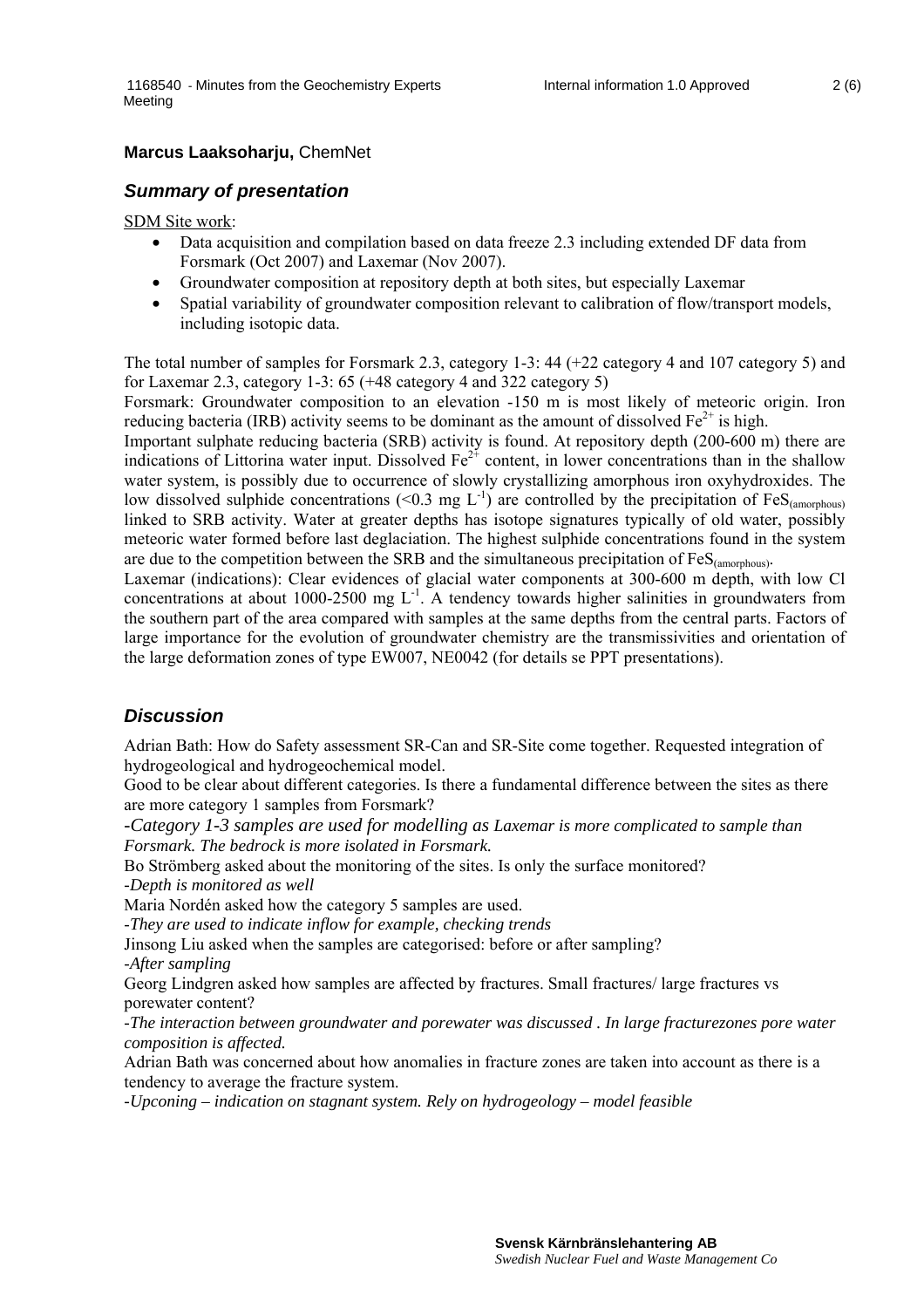#### **Bill Wallin,** Ann-Chatrin Nilsson, Ignasi Puigdomenech

#### *Summary of presentation*

#### Sulphide in Laxemar and Forsmark:

Background: Sulphides can react with the copper canister, which may be a problem especially in association with bentonite erosion. This was brought up in SR-Can.

Sampling: Sulphide levels are high ( $>1$ mg L<sup>-1</sup>;  $>3 \cdot 10^{-5}$  M) in some borehole sections. In some cases the pumping does not decrease these values. In other borehole sections microbial  $SO_4^2$  reduction is enhanced during periods without pumping. During the sampling process the HS<sup>-</sup> levels decrease quickly. General: sulphides have increased in some boreholes, in other boreholes there is initially an increase and then decrease, whereas in some boreholes, no substantial change in sulphide values can be observed with time.  $\delta^{34}$ S indicates microbial SO<sub>4</sub><sup>2</sup> reduction at both sites. The sulphide data collected during the monitoring campaign will be further evaluated.

#### **Lotta Hallbeck**

#### *Summary of presentation 1*

Sulphate-reducing bacteria, sulphide and redox in Laxemar and Forsmark

Data on total number of cells and adenosine triphosphate (ATP) are proportional which shows that there are active bacteria in all cored boreholes. Stacked MPN (most probable number) correlates with ATP measurements: Bacteria found at both sites are: heterotrophic methanogens (org  $C \rightarrow$  methane + CO<sub>2</sub>), autotrophic methanogens (inorg  $C + H_2 \rightarrow$  methane), heterotrophic acetogens, autotrophic acetogens, manganese reducing bacteria (MRB), nitrate reducing bacteria (NRB), SRB, IRB,

No correlation of sulphide versus MPN and SRB, however, there is a correlation of redox and microbes found at both sites. Bacterial populations are sensitive to drainage activities.

#### *Summary of presentation 2*

Geogases in Laxemar and Forsmark

Gases detected:  $CH_4$ ,  $CO_2$ ,  $N_2$ , Ar, He. Nitrogen dominates at all depths at both sites. Helium is the second most frequently occurring gas, with higher levels at Forsmark. Samplers, often filled with N<sub>2</sub>-gas, which could cause too high levels of N<sub>2</sub> in the samples. Possible to use Ne instead.

# *Discussion*

Adrian Bath: Perturbation of the microbial system results in high sulphide concentrations. **Important to focus on EBS, geosphere and how chemistry is affected.** 

*-We will look at all data and analyze trends (BW).* 

Adrian Bath asked about the connection between DOC and sulphide. Possible DOC role at depth? *-There is no obvious connection between DOC and sulphide: sometimes they correlate sometimes not. DOC levels at FM< 10mg L<sup>-1</sup>, but in LX the DOC levels vary. Methanogens and acetogens use CO<sub>2</sub> as source of C and H<sub>2</sub> as energy source – i.e. H<sub>2</sub> is needed to use*  $CO<sub>2</sub>$ 

Jinsong Liu brought up the possibility that  $CH_4$  could come from the mantle and asked if the sampled data are statistically strong enough to exclude possible higher concentrations of methane at the two selected sites. (Other sites in the Fennoscandinavian shield have much higher concentrations). *-It is possible that CH4 comes from the mantle, but as we do not have any isotope data we cannot tell* 

#### *where it comes from.*

Bo Strömberg asked how confident we are that  $CH<sub>4</sub>$  is a limiting factor.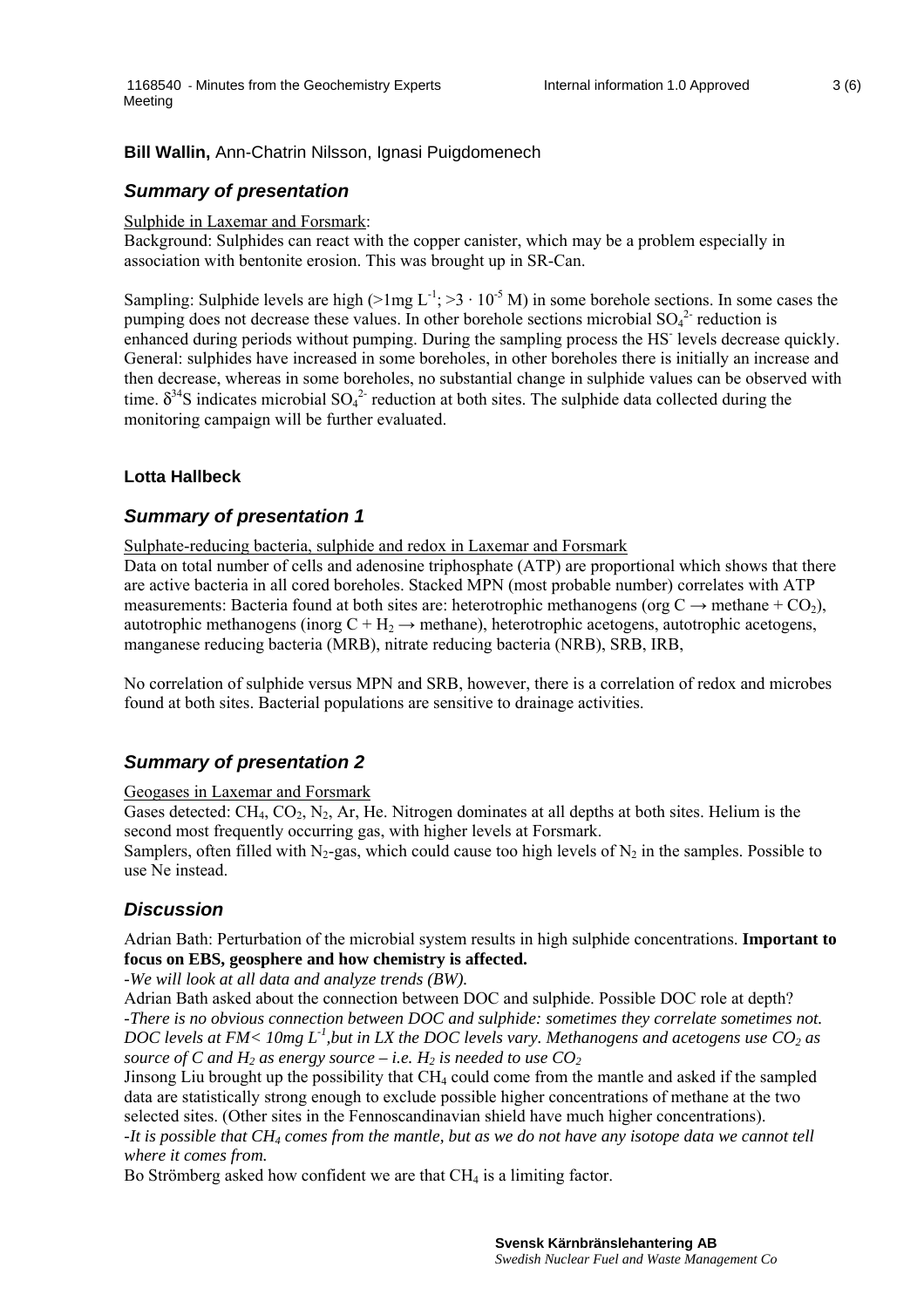*-Anaerobic oxidation of methane is a new finding in marine sediments. There are indications on this in Olkiluouto.* 

Jinsong Liu continued with the gas issue and discussed the possibility that the high  $N_2$  levels underground could have atmospheric origin. Nitrogen could be trapped within the ice during glaciation and thus contribute to the gas in the deep subsurface.

*- Lotta Hallbeck answered that it is widely believed that the nitrogen comes from the mantle of the Earth because in areas not influenced by glaciation there is also high concentration of nitrogen in the groundwater.* 

*-A lot of gas could be trapped from the formation of Earth – contributes to the high concentrations of N2 in the subsurface.* 

Further was a discussion of whether  $NO<sub>3</sub>$  could cause Cu corrosion or not. *-Comment by Christina Lilja, SKB after the meeting: There are two nitrogen species known to cause stress corrosion cracking on copper: nitrite (NO<sub>2</sub>) and ammonium (NH<sub>4</sub><sup>+</sup>). Nitrate (NO<sub>3</sub>) is to be considered if it could be a source for nitrite formation by microbes. -Lotta Hallbeck: It is not likely that high levels are reached as it costs too much energy for bacteria to produce excess amounts of NH<sub>4</sub><sup>+</sup> and because of that no NO<sub>3</sub> or NO<sub>2</sub> from ammonium oxidation will be present.*

## **Eva-Lena Tullborg,** Henrik Drake

# *Summary of presentation 1*

The redox transition zone in Laxemar – mineralogical and geochemical evidences Oxic conditions: pyrite consumption, calcite leaching and goethite formation was discussed in this presentation. Positive Ce-anomaly. Leaching of U<sup>234</sup>U/<sup>238</sup>U= 1, <sup>230</sup>Th/<sup>234</sup>U>1 Stable reducing conditions: calcite and Fe(II)-minerals available along fractures. Negative/no Ceanomaly. U  $^{234}$ U/ $^{238}$ U >1,  $^{230}$ Th/ $^{234}$ U <1

Results reveal that the upper part of bedrock characterised by shift from mainly goethite to mainly pyrite, positive Ce-anomalies to slightly negative or insignificant Ce-anomalies, mainly removal of U to mainly deposition of U has been recorded in the fracture samples.

- Oxidising water penetrates to 10-20 m.
- A transition to reducing conditions between 20 and 60 m
- Mainly reducing conditions below 60 m scattered observations of goethite in a few transmissive zones.

#### *Discussion*

Bo Strömberg requested redox profile from water conducting fracture into the bedrock at more depths (ELT showed oxidation of pyrite in KLX11F at larger depths than-2 m).

Maria Nordén: Are geochemical and mineralogical observations in good correspondence at both sites. *-The sites have very different prerequisites. In Forsmark we have a thick soil covering and very little rock exposure, whereas the soil cover is significantly thinner and more rock is exposed in Laxemar. The redoxfront is not as distinct in FM as in LX. The mineralogy is also very different.* 

Bo Strömberg asked why pyrite is used for redox study while biotite is used in SR-Can.

*-Pyrite is a more sensitive redox indicator - it reacts rapidly and if it is present in the fracture system it is a good indicator of reducing conditions.*Jinsong Liu: how high is the transmissivity at Laxemar?

*-The transmissivity at Laxemar varies with depth – between*  $10^6$  $m^2 s^1$  *and*  $10^9 m^2 s^1$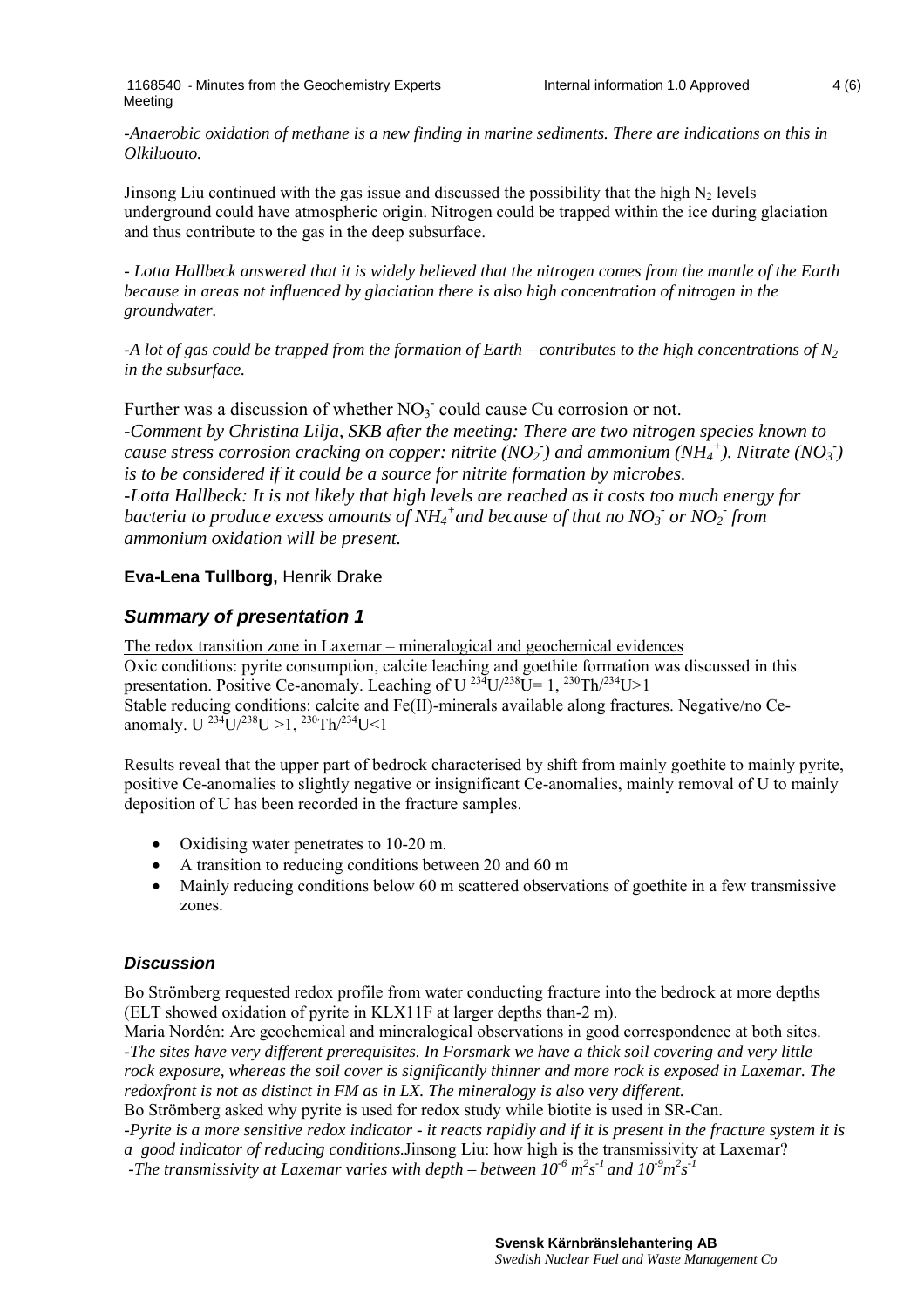#### **Björn Söderbäck,** Mats Tröjbom, P-O Johansson

#### *Summary of presentation*

This presentation focused on the hydrochemistry in the surface system at Forsmark: A summary of a new report R-07-55

In this report attempts are made to explain why the hydrochemistry looks as it looks in the Forsmark area. This extensive documentation contains multivariate evaluations and models presented in 150 figures. A fifth report, an analogue to the Forsmark report, based on Laxemar 2.3 will be available in May.

The purpose of this report is to give a general understanding of the site and to explain overall patterns as well as anomalies and present a conceptual model that explains the present hydrochemistry in the surface system in the light of the past.

#### *Discussion*

Adrian Bath asked why there suddenly is a discharge during Baltic stage *-Due to density turnover* Öivind Toverud requested updated list of published reports *-It has been delivered now.* Bo Strömberg pointed out the need of a coordination geochemistry meeting between ChemNet and the Safety Assessment concerning the corrosion of Cu-canisters *-Such a meeting will be arranged at SKB* 

#### **Eva-Lena Tullborg ,** John Smellie, Björn Sandström

#### *Summary of presentation 2*

Assessment of elevated uranium concentrations at Forsmark based on data from groundwaters and fracture coatings

Observations made on the U enriched groundwaters – present understanding (SKB 2007 and Laaksoharju 2008):

- Groundwaters with enriched U are generally mildly reducing (Eh between -140 to -200 mV) whilst more reducing groundwaters are low in uranium.
- The groundwaters with enriched U show  $HCO<sub>3</sub>$  content above 50 mg/L with a few exceptions.
- Most of the samples with enriched U contents are of Brackish marine (Littorina) type but low U is also observed, so elevated uranium is not typical for the Brackish marine groundwater type.
- A dominance of U(VI) is measured in the section showing the highest uranium content  $\sim$ 120 mg/L) /Suksi and Salminen 2007/
- Repeated sampling during the monitoring program shows that sections with originally high U contents remain high (or even higher).

Main conclusions

- Speciation-solubility calculations indicate solubility control of the dissolved uranium.
- The highest uranium contents in both fracture coatings and groundwaters are found in fractures (all belonging to deformation zones) at depths between 400 and 650 m.
- The uranium present in groundwaters associated with fracture coatings is dominantly enriched in the oxidised U(VI) state.